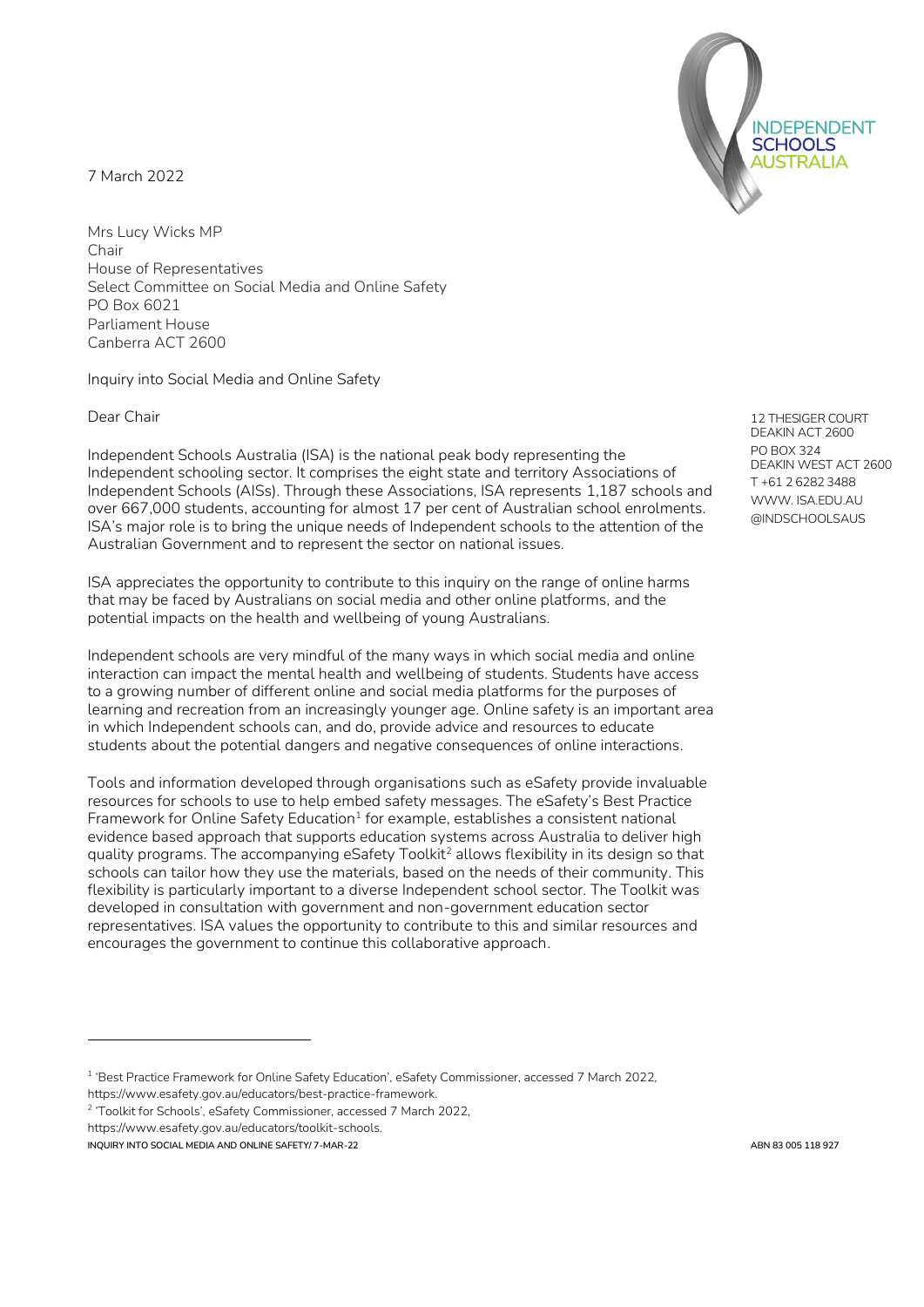The eSafety website also provides vital information to parents with age-appropriate advice and resources. This is of great assistance to Independent schools who partner with families to reinforce safety measures.

ISA recognises the ongoing and significant effort from the Australian Government to identify and investigate issues related to online safety, provide resources to educate Australians on the importance of online safety and develop a regulatory environment to protect Australians from online harms. We also recognise that this effort must be sustained into the future as information and communication technologies continue to evolve and their use becomes more widespread inside and outside schools.

The Independent sector also values the Online Safety Charter<sup>3</sup> . We welcome the clear community-led expectations for technology firms and digital platforms to support law enforcement efforts that protect citizens, especially children and vulnerable members of the community, from harmful online experiences; and to take meaningful action to address and prevent harms being incurred by those using their products or services. We also acknowledge the importance of the Online Safety Act 2021<sup>4</sup> to protect Australians from serious online abuse and harmful or dangerous online content. The subsequent media campaign "We've Got Your Back"<sup>5</sup> plays a vital role in ensuring all Australians understand their protections and can be used by Independent schools in their work with students.

ISA and state and territory Associations of Independent Schools (AISs) strongly advocate for legislative protections as well as the provision of programs and resources to students, families and schools, to safeguard young people as they navigate a rapidly changing online environment. AISs rely on the legislation, policies and resources of government and expert agencies to underpin the support and professional learning they provide to Independent schools.

During COVID-19 many Independent schools experienced a range of complexities in providing safe online communication and learning experiences for their students. Across Australia schools and learners were impacted differently depending on access to the internet, IT security measures and user skills. This experience highlighted the criticality of safe environments for online interactions across a range of varied conditions, not only during emergency events but on a daily basis as schools and families increasingly engage in online services to provide and enrich education.

This is particularly so for rural and remote students many of whom rely on online education or who are living away from home in boarding facilities. As indicated in the Inquiry submission from the Isolated Children's Parents' Association of Australia<sup>6</sup>, children from rural and remote areas may not have the experience and awareness of the dangers of online and social media platforms that children living in metropolitan areas have. Access to age-appropriate resources on cyber safety is vital for isolated students and their families while living at home or in boarding facilities.

In consultations with young people to inform the eSafety Commissioner's Engagement Strategy For Young People<sup>7</sup>, more safety education, tools and resources that directly

<sup>3</sup> Department of Infrastructure, Transport, Regional Development and Communications, 'Online Safety Charter',

accessed 4 March 2022, https://www.infrastructure.gov.au/media-centre/publications/online-safety-charter-0. <sup>4</sup> eSafety Commissioner, 'Learn about the Online Safety Act', 3 March 2022, https://www.esafety.gov.au/whatson/online-safety-act.

<sup>5</sup> eSafety Commissioner, 'Online Safety Campaign', 3 March 2022, https://www.esafety.gov.au/whats-on/onlinesafety.

<sup>6</sup> Isolated Children's Parents' Association, 'Isolated Children's Parents' Association', accessed 30 August 2021, https://icpa.com.au/.

 $7$  Lilly Moody, Linda Marsden, and Betty Nguyen, 'Consultations with Young People to Inform the ESafety Commissioner's Engagement Strategy for Young People', n.d., 40.